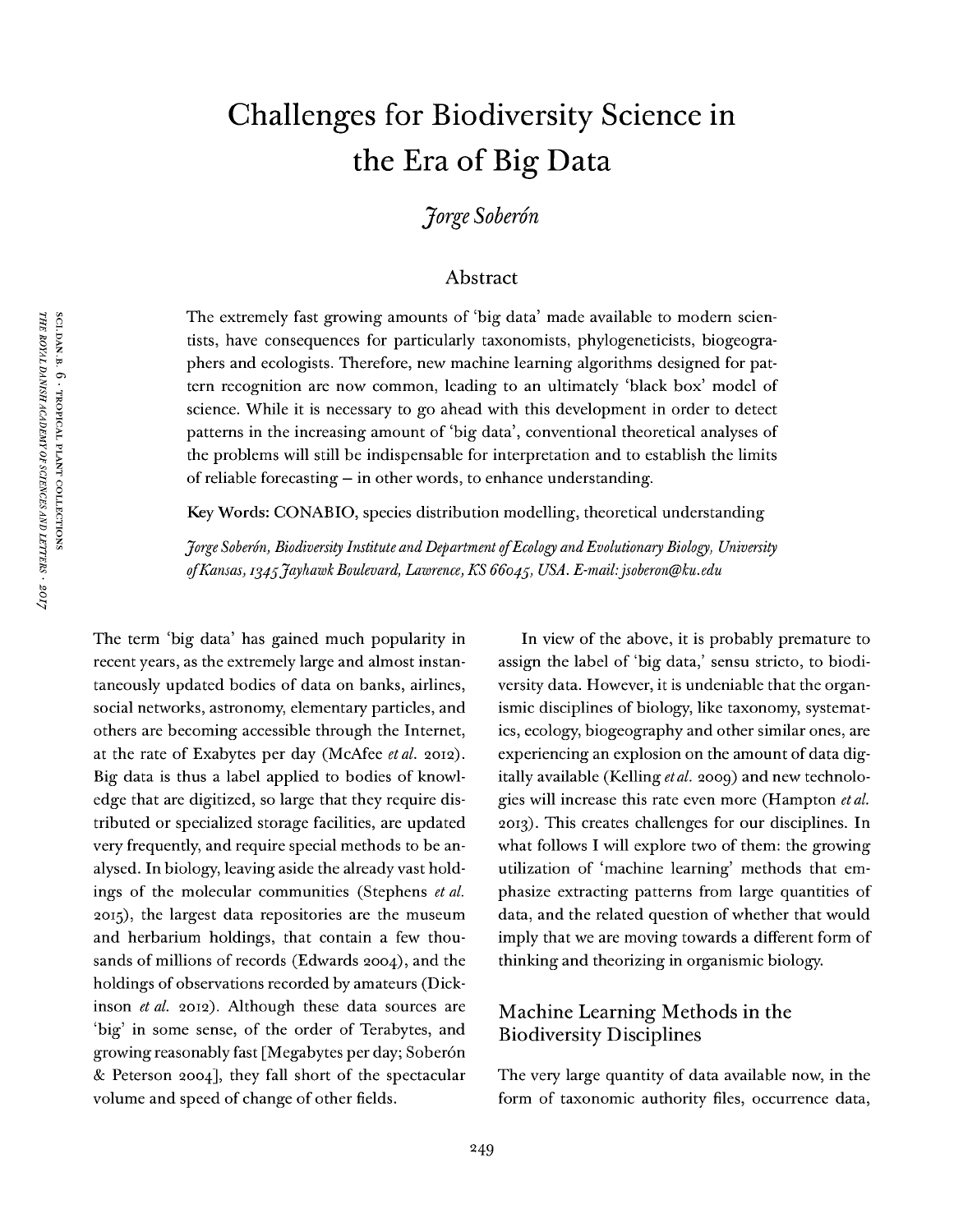very large phylogenetic trees, sequence data, and soon image data, are difficult to organize, search, visualize and analyze without using very advanced computational methods. The sheer volume of data together with the complexity of the non-parametric algorithms that are now available (neural networks, maximum entropy, decision trees, genetic algorithms, etc.) indeed suggests that a black box approach to science, whereby patterns are found by software, and then applied to prediction without much human intervention will become the rule. For instance, simply by sequencing huge volumes of genetic materials found in seawater samples, Venter *et al.* (2004) found 148 unknown bacterial phylotypes as well as a very large amount of variation on rhodopsin receptors. Based on this type of research some have claimed that "the data deluge makes the scientific method obsolete" (Anderson 2008).

Closer perhaps to organismic biology, the area of species distribution modelling makes full use of the hundreds of Gigabytes of occurrence data, as well as advanced and complex algorithms that extract patterns from the databases. For instance, the GARP (Genetic Algorithm for Rule Production) algorithm has been used as the engine of Lifemapper (Stockwell *et al.* 2006) to create a library of hundreds of thousands of unsupervised species distributions models. GARP is the ultimate 'black box' algorithm in the sense that it outputs long lists obtained by establishing a stochastic competition among different modelling algorithms (Stockwell 2007). The output is a set of rules that describes the pattern, but not all implementations ofGARP provide access to the rules! Lifemapper later substituted Maxent (Phillips *et al.* 2006) for GARP, and although Maxent is well described theoretically, and calculates a relatively simple and well defined object (a Gibbs distribution, see Merow *et al.* 2013), it is clear that many, if not most of its users, simply "... fail to interpret the original algorithms, much less understand how they were implemented in the ... code" (Joppa *etal.* 2013).

Is the big data, 'machine learning' approach to science a new paradigm for the biodiversity disciplines? Kelling *et al.* (2009) believe this is the case, arguing that the complexity of ecological systems make difficult posing and testing hypothesis using parametric statistics. They describe an alternative methodology where big datasets are analyzed using sophisticated software, patterns are found, and then the patterns are tested in confirmatory analysis. Leaving aside problems with the uneven quality of big data data per se, and most relevantly, its biased (in time, space, and taxa) nature (Soberôn *et al.* 2007; Engemann *et al.* 2015), and the need to deal with such biases using theoretical tools, the communities engaged in the biodiversity disciplines need to ponder in a serious way how it is that large quantities of digitally available data are changing the way we manage the relationship between the data provided by our instruments and senses, and the models, concepts, and theories that we use to describe, predict and understand the phenomena represented by the data. In the last section I will provide some reflections on this problem.

# The Role of Theory in the Data-rich Disciplines

There is no doubt that science advances by a continuous interplay between observations of phenomena and our conceptual representations of them. This is well illustrated by a famous, and contradictory (Ayala 2009), pair of statements of Darwin: "I am turned into a kind of machine for grinding general laws out oflarge collections offacts" (Darwin, in Barlow 1958). This would be the 'machine learning' paradigm, whereby big data is grinded into patterns. However, the same Charles Darwin also stated: "How odd it is that anyone should not see that all observation must be for or against some view if it is to be of any service!" (Darwin, letter to H. Fawcett, 18 Sept 1861, in Darwin Correspondence Project, University of Cambridge https://www.darwinproject.ac.uk/), and this second statement corresponds to the conventional scientific paradigm, of contrasting hypotheses and models against data, for the purpose of understanding (Pigliucci 2009), as well as for the purpose of pattern discovering. Moreover, without understanding, in some theoretical sense (that goes beyond the mere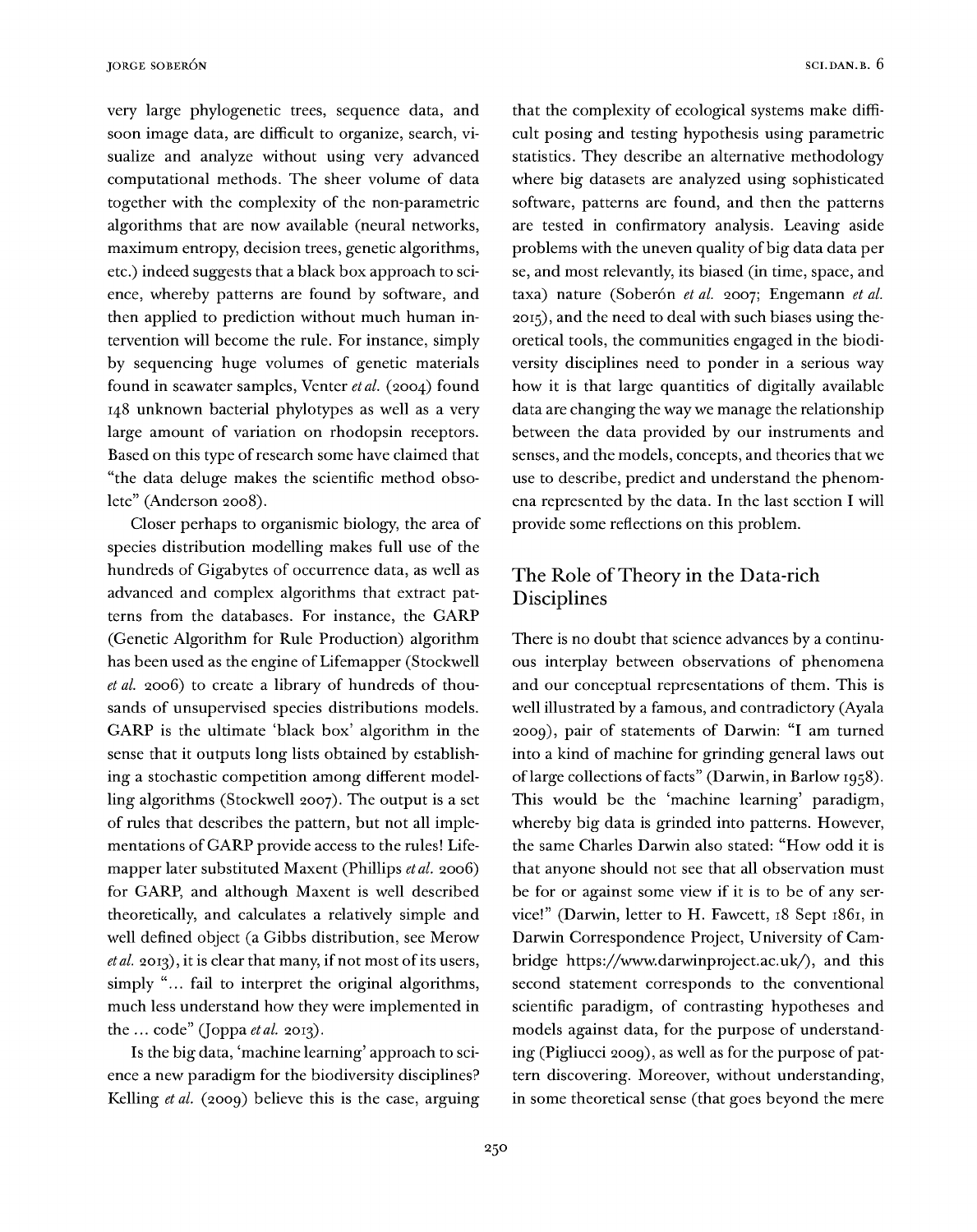description of the patterns), there is no trust in prediction, another essential scientific objective.

This point is well illustrated by using an example of the Mexican Biodiversity Commission. When CONABIO started, its mandate was to create a database of the Mexican biodiversity. This lead to a large scale effort to digitize the data in national, and foreign, scientific collections. One of the first questions that the Mexican government wanted to address was how to identify suitable regions in which to create protected areas, and this in turn required them to be able to compile species' lists of arbitrary regions. Since large parts of the country are still unexplored, short of a full scale — and hugely expensive — field explorations program, the databases of specimens could be used to find patterns of high number of endemic species, and extrapolate them to unexplored regions. As soon as the specimen data started coming in large numbers (big data in relative terms), this question could be explored using Species Distribution Modeling (SDM). By 1994, CONABIO was resorting to the software called GARP, which at that time ran in the San Diego Supercomputing Centre, in California. One by one species were modeled, and although generally speaking the models made sense to the eyes of experts, they tended to overpredict, in the sense that the software often highlighted areas where the species had never been observed as part of the area of distribution. This problem was not due to lack of data. Even on a 'gedankenexperiment' with a perfect set of occurrence data, GARP (and many other algorithms) would still overpredict, but it was only later, thanks to theoretical understanding, that it became clear that the problem of overprediction was not really a problem. Theoretical understanding allowed scientists to realize that correlative species distribution algorithms (software quintessentially for pattern recognition) model something intermediate between an actual area of distribution and a potential area of distribution (Soberôn 2010), and that the overprediction was actually very useful for the purpose of assessing potential impacts of invasive species, or any other species out of dispersal equilibrium (Peterson *et al.* 2011).

The morale that I would like to extract from this story is that, although the pattern looking exercise, based on large quantities of data and complicated software was indeed useful, and only possible in the era of large quantities of digitally available data and powerful software, the full comprehension, correct interpretation of the results, and an awareness of the possibilities and limits of extrapolation was the result of a conventional theoretical analysis of the problem.

#### Conclusion

In organismic biology we are now fully immersed in an era of exploding growth of digitally available data. This is a novel and exciting area for the biodiversity disciplines, one that will enable both fundamental discoveries and useful applications. However for the biodiversity disciplines it would be a serious mistake to accept the simple 'pattern discovery' paradigm that is so useful in commerce, banking, and other similar activities. Science is, at its core, about not only describing and predicting, but also about understanding. Leaving aside philosophical discussions, history shows that the most interesting and deep scientific advances are associated to an attempt to understand, in some ofvarious senses, the patterns that are discovered, or why predictions are successful. This should not be left to machines or to algorithms. In the biodiversity disciplines, theoretical developments are more necessary than ever.

## Acknowledgements

I am very grateful to lb Friis and Henrik Balslev for their kindness and efficiency as organizers of this symposium, and for their patience with very late authors. I was partially supported by NSF grant 1208472.

### References

Anderson, C. (2008). The end of theory: The data deluge makes the scientific method obsolete. *Wired* 16 -07. http://www.wired.com/2oo8/o6/pb-theory/ (accessed April, 2016).